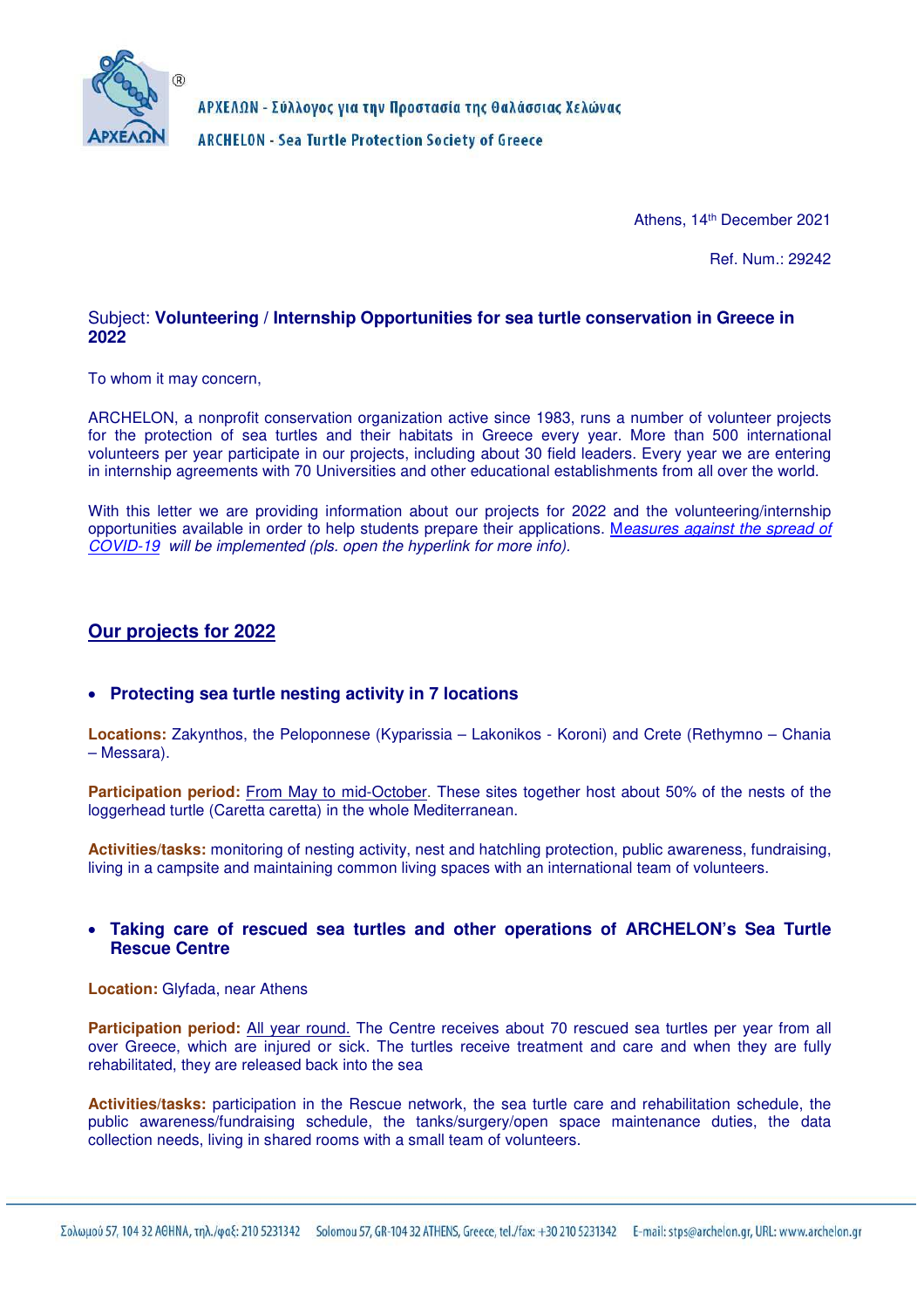

ΑΡΧΕΛΩΝ - Σύλλογος για την Προστασία της Θαλάσσιας Χελώνας

**ARCHELON - Sea Turtle Protection Society of Greece** 

### **Monitoring sea turtles in the foraging area of Amvrakikos bay**

**Location:** Amvrakikos bay, Kopraina

**Participation period:** From end-June to end-August (two fixed time periods).The shallow waters of Amvrakikos bay provide a great opportunity for studying loggerheads and green turtles foraging in the area.

**Activities/tasks:** daily transects with the boat where turtles are captured, measured and released within a few minutes, living in shared rooms and maintaining common spaces with a small team of volunteers.

# **Volunteering / Internship Opportunities for 2022**

For 2022 projects we are offering opportunities for **full time volunteers** as well as **field leaders.** 

#### **Full time volunteers** (pls. open the hyperlink for more info)

Full time volunteers receive induction upon arrival by their field leaders and they are consequently trained on the spot. Their duties are well described, following international monitoring standards. The organization of our projects has been evolving through the 37 years of experience in running them. Below are the projects which are available for full time volunteers:

- **Protecting sea turtle nesting activity in 7 locations**
- **Taking care of rescued sea turtles and other operations of the Sea Turtle Rescue Centre**
- **Monitoring sea turtles in the foraging area of Amvrakikos bay**

#### **Field Leaders** (pls. open the hyperlink for more info)

Field leaders are volunteers selected on the basis of their experience and skills and they are responsible for leading the teams in the nesting beach conservation projects as below:

#### **Protecting sea turtle nesting activity in 7 locations**

Field Leaders are volunteers responsible for leading the teams and ensuring the proper on- site implementation of sea turtle monitoring actions (Monitoring Field leaders), public awareness actions (Public Awareness Field Leaders) and the good state of ARCHELONs Research Stations (Camp and Volunteer Leaders).

Online introductory sessions will be organized for the selected Field leaders at the end of April/beginning of May, their exact dates and times will be communicated in due time.

IMPORTANT NOTE: the deadline for applying for a Field leader post is the **10th January 2022**.

As the success of our work in protecting sea turtles in Greece relies mainly on the participation of volunteers, we would be really grateful if you could publish this text along with ARCHELON's Volunteer